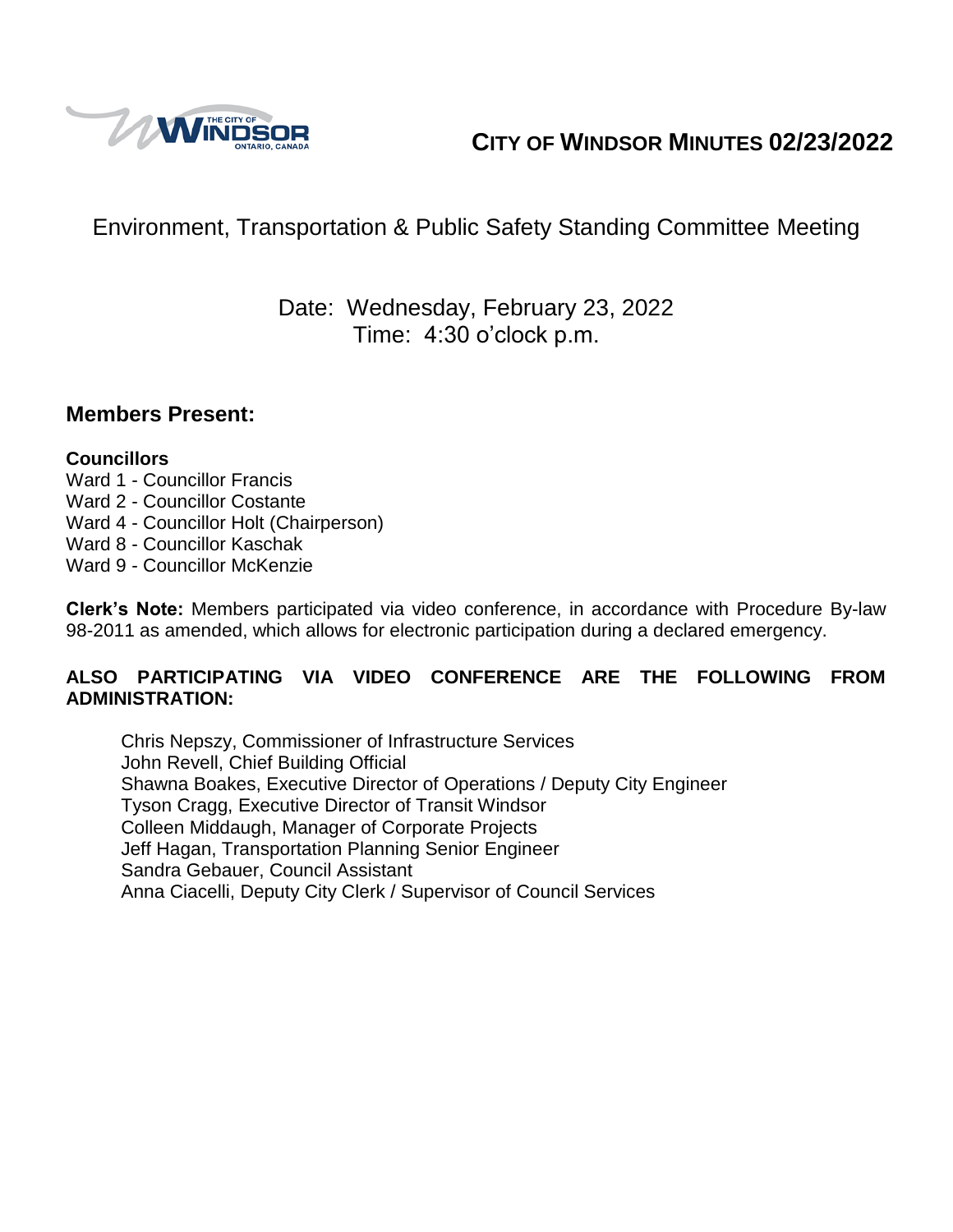# **Minutes Environment, Transportation & Public Safety Standing Committee Wednesday, February 23, 2022** Page 2 of 8

## **1. CALL TO ORDER**

The Chairperson calls the meeting of the Environment, Transportation & Public Safety Standing Committee to order at 4:39 o'clock p.m.

## **2. DISCLOSURE OF PECUNIARY INTEREST AND THE GENERAL NATURE THEREOF**

None disclosed.

## **3. ADOPTION OF THE MINUTES OF THE ETPS STANDING COMMITTEE**

## **3.1. Adoption of the Environment, Transportation & Public Safety Standing Committee minutes of its meeting held January 26, 2022**

Moved by: Councillor Francis Seconded by: Councillor McKenzie

THAT the minutes of the Environment, Transportation & Public Safety Standing Committee meeting held January 26, 2022 **BE ADOPTED** as presented. Carried.

Report Number: SCM 33/2022

## **4. REQUEST FOR DEFERRALS, REFERRALS OR WITHDRAWALS**

None requested.

## **5. COMMUNICATIONS**

None presented.

## **6. PRESENTATIONS AND DELEGATIONS**

See Item 8.1.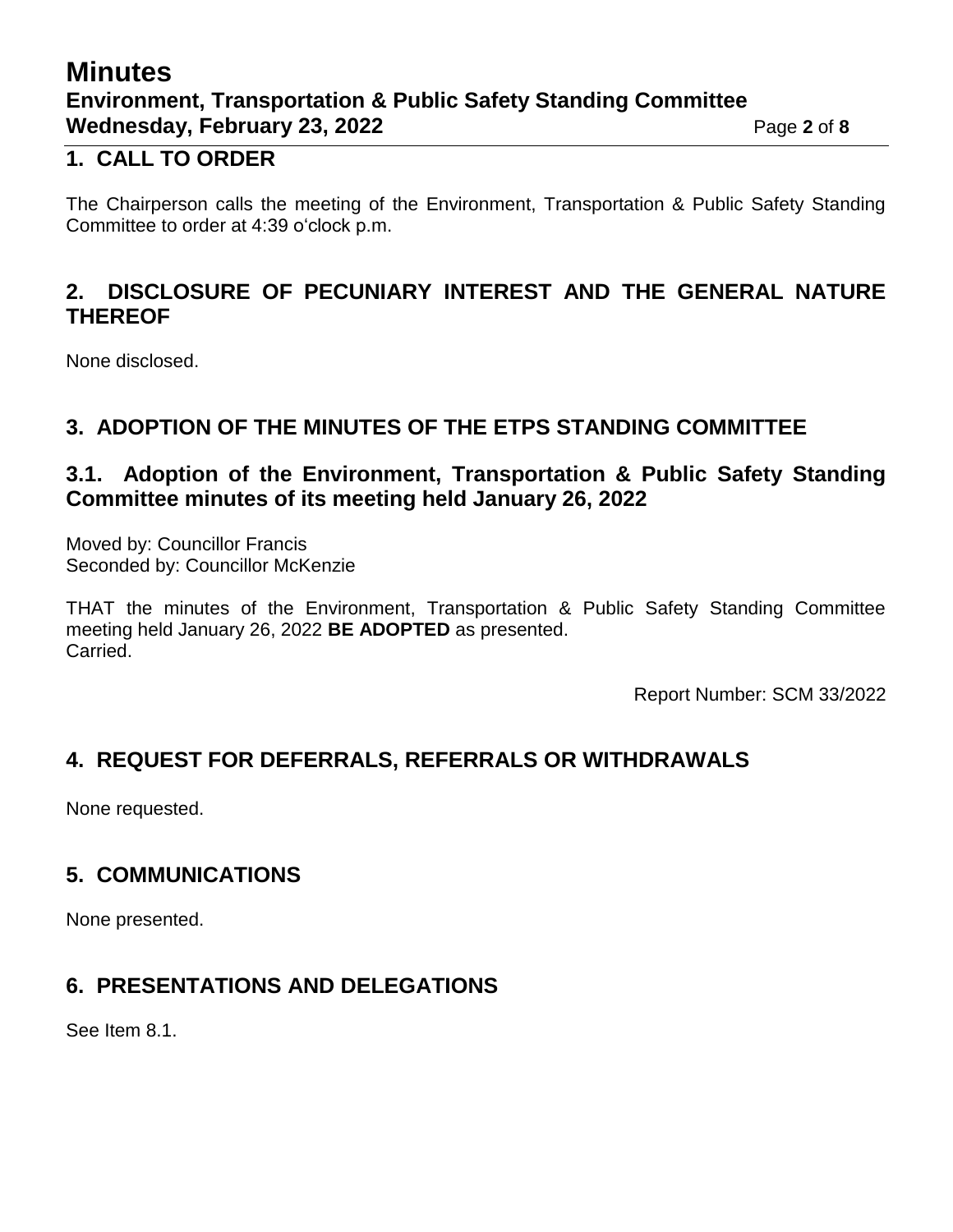# **Minutes Environment, Transportation & Public Safety Standing Committee Wednesday, February 23, 2022** Page 3 of 8

#### **7. COMMITTEE MATTERS**

#### **7.1. Essex-Windsor Solid Waste Authority - Regular Board Meeting Minutes, November 2, 2021**

Moved by: Councillor McKenzie Seconded by: Councillor Francis

Decision Number: **ETPS 880** THAT the minutes of the Essex-Windsor Solid Waste Authority of its Regular Board Meeting held November 2, 2021 **BE RECEIVED**. Carried.

> Report Number: SCM 17/2022 Clerk's File: MB2021

#### **7.2. Minutes of the Windsor Bicycling Committee of its meeting held December 2, 2021**

Moved by: Councillor Kaschak Seconded by: Councillor Costante

Decision Number: **ETPS 881**

THAT the minutes of the Windsor Bicycling Committee of its meeting held December 2, 2021 **BE RECEIVED**.

Carried.

Report Number: SCM 38/2022 Clerk's File: MB2021

## **8. ADMINISTRATIVE ITEMS**

## **8.1. Kildare Road (Ottawa to Tecumseh) Traffic Calming & Bikeway - Ward 4**

Councillor Francis inquires about the consultation process and the lack of attendance, and the public not knowing about the process and whether this information can be disseminated to the public prior to this item going to Council. Jeff Hagan, Transportation Planning Senior Engineer, appears via video conference before the Environment, Transportation & Public Safety Standing Committee regarding the administrative report entitled "Kildare Road (Ottawa to Tecumseh) Traffic Calming & Bikeway - Ward 4" and indicates that notifications were delivered to all of the residents in the study area and a well signed petition in the area, with the threshold being met. Mr. Hagan provides a detail of the process. Councillor Holt indicates that this issue has been an ongoing project and has been very well received.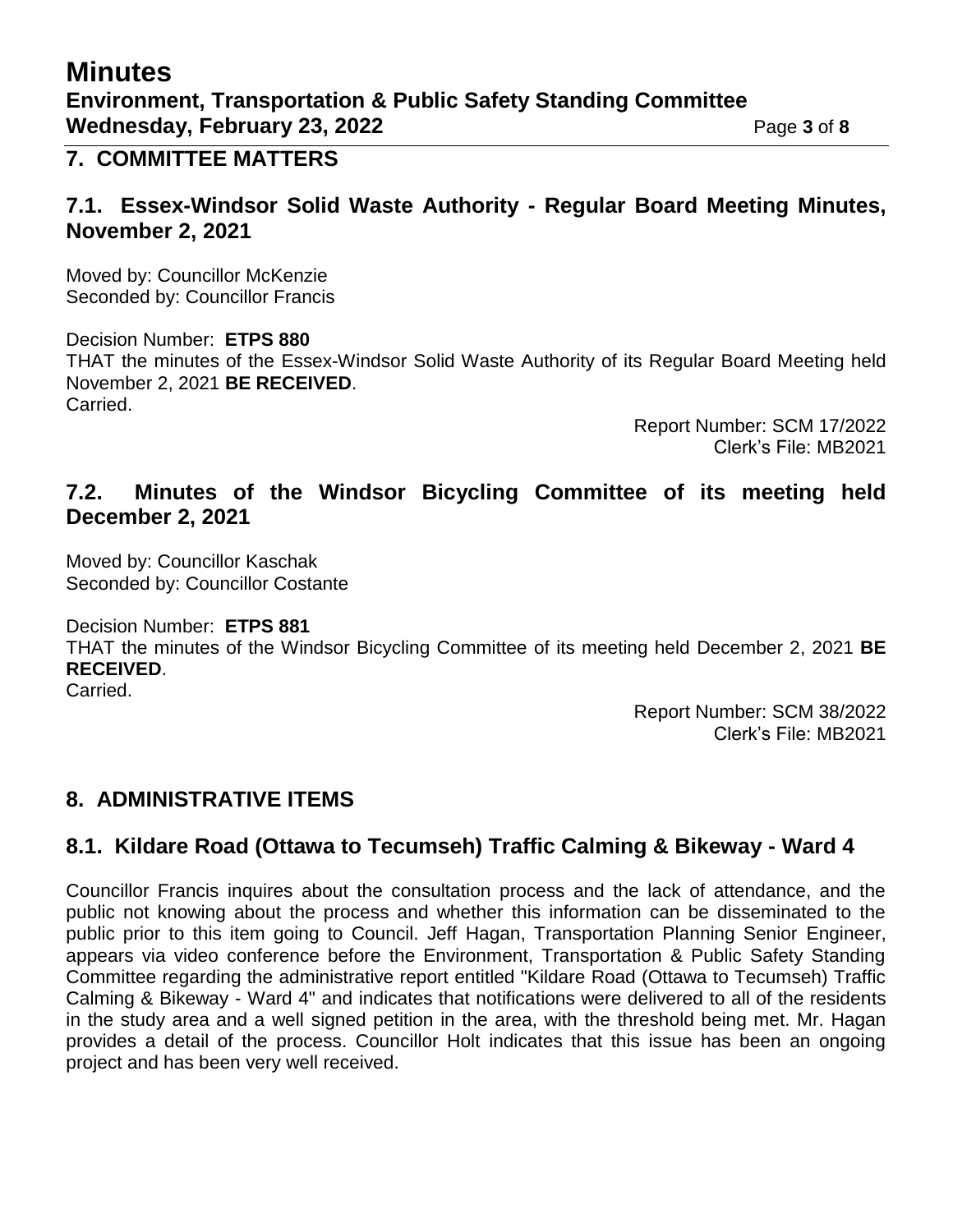# **Minutes Environment, Transportation & Public Safety Standing Committee Wednesday, February 23, 2022** Page 4 of 8

Councillor Kaschak inquires whether Kildare is a truck route or bus route. Mr. Hagan indicates that it is not a truck route, but it does hold a fair bit of truck traffic.

Councillor Kaschak inquires whether the speed limit fluctuation may confuse the public. Mr. Hagan explains the speed and traffic volume details of the area and that it is a City initiated bike way project.

Councillor McKenzie indicates that the Bicycling Committee also has reviewed and supported this project and inquires about section 1, between Seneca and Ottawa, and whether there is on-street parking in that section. Councillor Holt indicates that there is no on-street parking in that section.

Councillor McKenzie inquires about the specific area between Shepherd to Ottawa, and whether separated bike lanes being continuous in that area. Mr. Hagan indicates that the width of the roadway was considered; in the northern section, it is more narrow and would not have been much road left if separated bike lanes were considered.

#### **Cheryl Roy, Area Resident**

Cheryl Roy, area resident, appears via video conference before the Environment, Transportation & Public Safety Standing Committee regarding the administrative report entitled "Kildare Road (Ottawa to Tecumseh) Traffic Calming & Bikeway - Ward 4" and expresses concern with the plan and inquires about the year that the plan was developed as well as whether the plan has been updated as the hospital is moving and does not think that the traffic measures are required right now.

#### **Mary Lou and Bob Taylor, Area Residents**

Mary Lou and Bob Taylor, area residents, appear via video conference before the Environment, Transportation & Public Safety Standing Committee regarding the administrative report entitled "Kildare Road (Ottawa to Tecumseh) Traffic Calming & Bikeway - Ward 4" and indicate that they support the plan for the traffic calming which began in 2015 with a petition and are pleased with the plans for traffic calming and bike lanes and this is a step forward for the neighbourhood.

Moved by: Councillor Kaschak Seconded by: Councillor McKenzie

#### Decision Number: **ETPS 882**

- 1. THAT implementation of the proposed traffic calming plan for Kildare Road between Ottawa Street and Tecumseh Road East **BE APPROVED**; and,
- 2. THAT Administration **BE DIRECTED** to bring forward, at the appropriate time, a report to the Chief Administrative Officer for approval, pursuant to Delegation of Authority By-law 208-2002, of the amendments to Traffic By-law 9148 that will be necessary to implement the traffic calming plan; and further,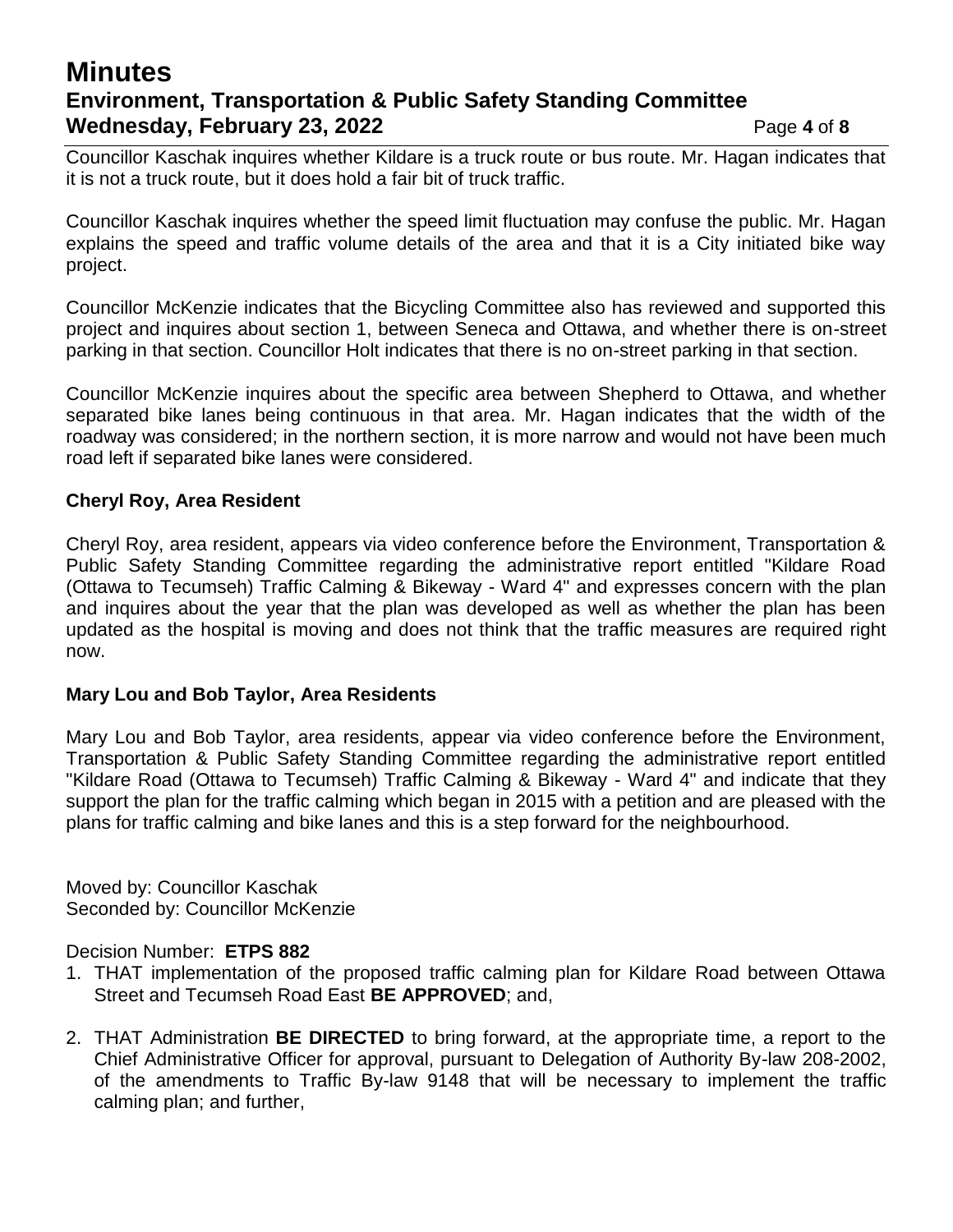# **Minutes Environment, Transportation & Public Safety Standing Committee Wednesday, February 23, 2022** Page 5 of 8

3. THAT the annual operating cost requirements **BE REFERRED** to the 2023 budget. Carried.

Report Number: S 9/2022 Clerk's File: ST2022

# **9. TRANSIT BOARD ITEMS**

## **9.1. West End Transit Terminal - Completion Report (Ward 2)**

Councillor McKenzie inquires about the e-mail received by several members of Council related to the bus shelter concerns at the West End Terminal site. Tyson Cragg, Executive Director of Transit Windsor, appears via video conference before the Environment, Transportation and Public Safety Standing Committee regarding the administrative report "West End Transit Terminal – Completion Report (Ward 2)" and indicates that he was not aware of the concern and will review the request and determine whether some solution can be reached.

Moved by: Councillor Kaschak Seconded by: Councillor Costante

Decision Number: **ETPS 883**

- I. THAT the report on the completion of the West End Transit Terminal project **BE RECEIVED** for information; and,
- II. THAT City Council **APPROVE** the creation of a new Reserve Account titled Transit Terminal Maintenance; and,
- III. THAT City Council **APPROVE** a transfer of \$40,000 from the TW (Transit Windsor) West End Terminal project, 7171037, to a new project, for construction/renovation of a washroom for Transit Windsor employees at the Transit Windsor West End Terminal located at the Hotel-Dieu Grace Heathcare (Tayfour Campus) and at the completion of the works, any surplus funds be transferred to a new Transit Terminal Maintenance Reserve Account; and,
- IV. THAT City Council **APPROVE** the transfer of the remaining project surplus as outlined in the financial matters section, from the TW (Transit Windsor) – West End Terminal project, 7171037, to a new overall reserve account called Transit Terminal Maintenance Reserve Account, and that financial activity be reported to City Council annually as part of the yearend variance report; and,
- V. THAT Administration **BE AUTHORIZED** to amend the existing lease/sub-lease agreement with Hotel-Dieu Grace Healthcare (Tayfour Campus), to include the new interior washroom for Transit Windsor employees, and to engage in any resulting contract negotiations; and further,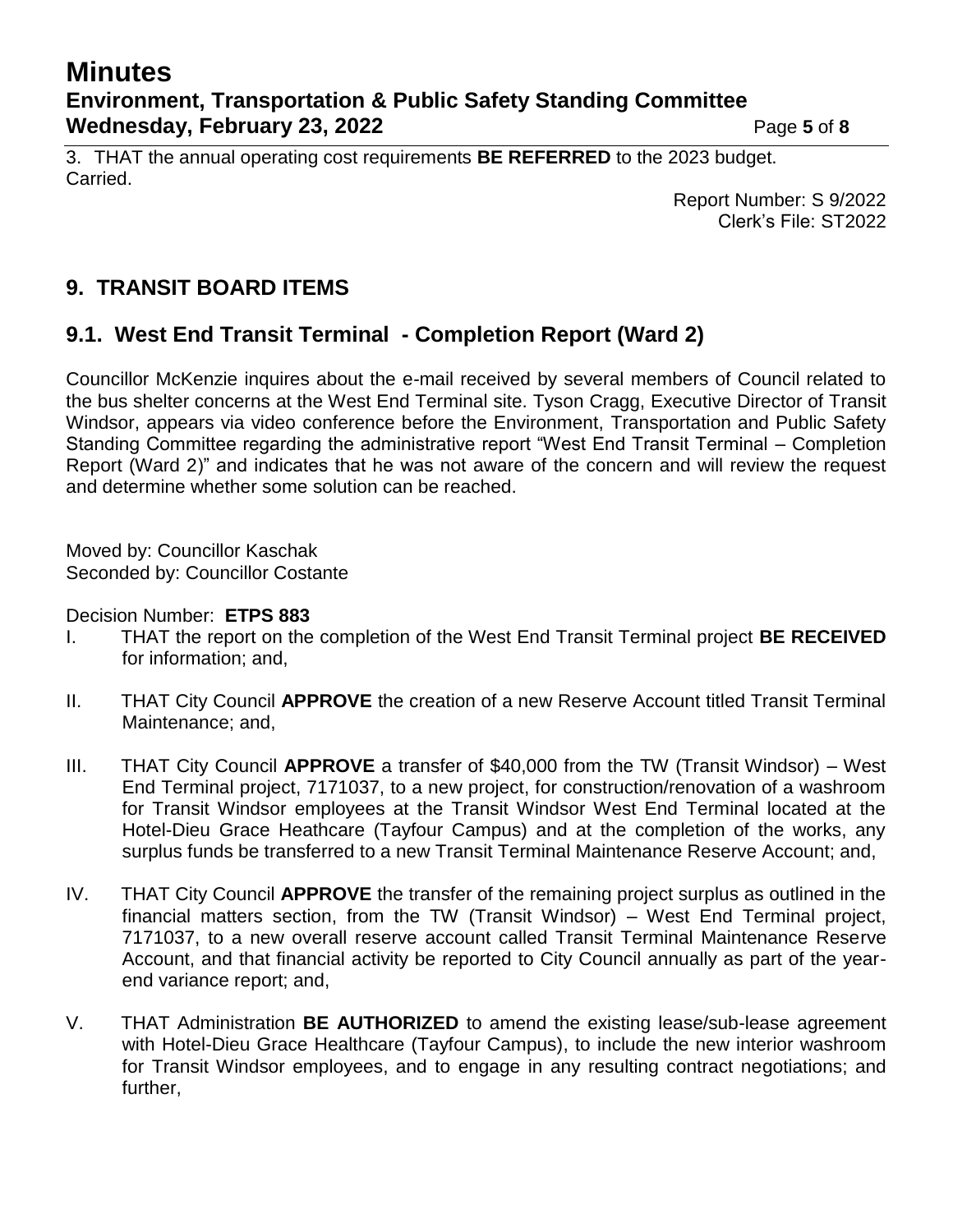# **Minutes Environment, Transportation & Public Safety Standing Committee Wednesday, February 23, 2022** Page 6 of 8

VI. THAT the CAO and City Clerk **BE AUTHORIZED** to sign the resulting amended lease/sublease agreement subject to approval as to form and legal content by the Commissioner of Legal & Legislative Services, technical content by the Commissioner of Infrastructure Services, and to financial content by the Chief Financial Officer/City Treasurer. Carried.

> Report Number: S 8/2022 Clerk's File: MT/13708

#### **9.2. Transit Windsor Master Plan 2021 Update - Year 1 - City Wide**

Councillor McKenzie inquires about the achievements listed and requests some clarification on whether there is any further update, specifically related to the social media timeline and implementation. Mr. Cragg indicates that they anticipate the launch of the social media portion of the plan to be in 2022. Mr. Cragg adds that the project is in the final approvals stage with administration and completing the back end set up. Mr. Cragg indicates that it is a priority for them and anticipates it will be introduced in May or June of 2022, if not sooner.

Councillor McKenzie inquires about the feasibility garage study and whether there is a status update coming soon. Mr. Cragg indicates that this project is part of an overarching implementation plan, which will occur in phases depending on priorities related to costs. Council should see the plan later in the year.

Councillor McKenzie inquires about the success of the 518X implementation and ridership numbers. Mr. Cragg indicates that ridership has dipped during the latest round of pandemic restrictions. Mr. Cragg adds that since January 31 ridership was back up to 1500-1800 riders a week.

Councillor McKenzie inquires about the 1C route realignment and the abandoned red segment and whether there was any feedback from the community. Mr. Cragg indicates that they have not received any negative feedback as it was an overlap with the Ottawa 4, and the feedback has been positive so far.

Councillor McKenzie inquires about the timetable to use the ICIP funding to leverage Federal money prior to 2027. Mr. Cragg indicates that there certainly is a risk although they understand the importance to fully leverage all the funding.

Councillor Kaschak indicates that related to the IC changes the feedback to him has been very positive and the residents are happy with the changes.

Councillor Holt inquires about capacity restrictions and timelines as to when regular service can resume. Mr. Cragg indicates there has been some positive signals related to capacity restrictions with the local Health Unit guidance and he anticipates that Transit is very close to returning to full capacity.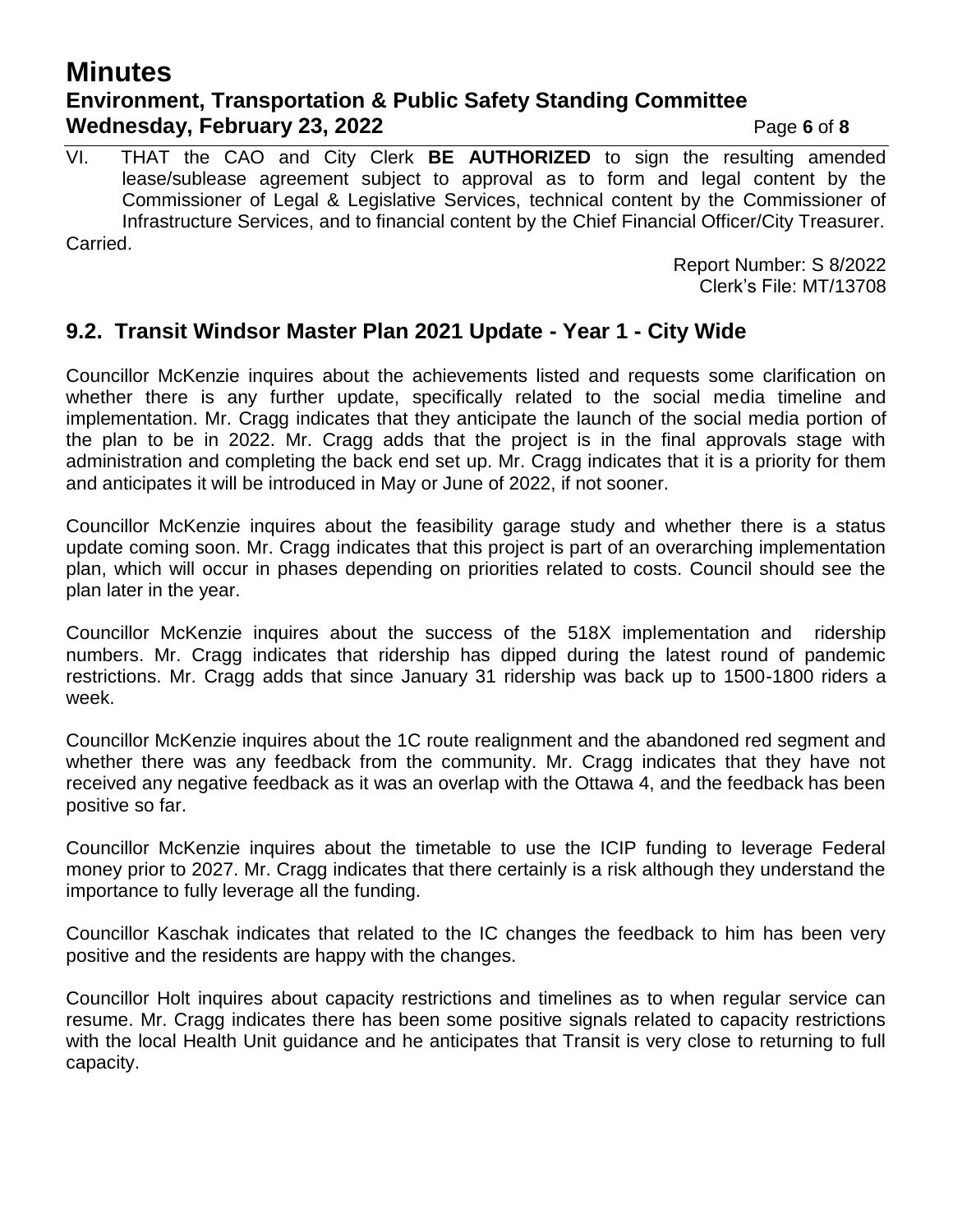# **Minutes Environment, Transportation & Public Safety Standing Committee Wednesday, February 23, 2022** Page 7 of 8

Moved by: Councillor McKenzie Seconded by: Councillor Francis

#### Decision Number: **ETPS 884**

THAT the Environment, Transportation and Public Safety Standing Committee, sitting as the Transit Windsor Board of Directors and City Council **RECEIVE FOR INFORMATION** Transit Windsor's annual Transit Master Plan update for 2021. Carried.

> Report Number: S 10/2022 Clerk's File: MT/13708

## **9.3. Transit Windsor 2021 Service Performance Update - City Wide**

Councillor McKenzie inquires as to what would be involved in returning to full services. Mr. Cragg indicates that there are concerns related to operators/maintenance staff, and that Transit is currently at 80% of regular service. Mr. Cragg adds that recruitment and staffing has been an issue and it is an issue that other municipalities are having in the region also.

Councillor Kaschak indicates that he appreciates the information related to statistics and inquires how the Safe Start funding will be used. Mr. Cragg indicates that the Safe Start funding that the City has received related to transit will be used to cover losses to the end of 2021.

Councillor McKenzie inquires about the fleet replacement process and whether supply chain challenges may impact this process. Mr. Cragg indicates that they are still on schedule for the 2022 arrival of the busses, and he has not had any updates recently. Mr. Cragg adds that he would not be surprised if there were delays as many transit agencies have been taking advantage of the available funding.

Councillor Francis inquires as to the ridership figures and what the plan is moving forward to get back to pre-Covid levels. Mr. Cragg indicates that the expectation pre-omicron was to be back at those levels by mid-2022; now this has been pushed back. When the University/College/High school in-person learning resumes at regular levels, the ridership will be back and should be back to 75-80% by the end of the year.

Moved by: Councillor McKenzie Seconded by: Councillor Francis

#### Decision Number: **ETPS 885**

THAT the Environment, Transportation and Public Safety Standing Committee, sitting as the Transit Windsor Board of Directors and City Council **RECEIVE FOR INFORMATION** the 2021 service performance update report for Transit Windsor. Carried.

> Report Number: S 12/2022 Clerk's File: MT/13708